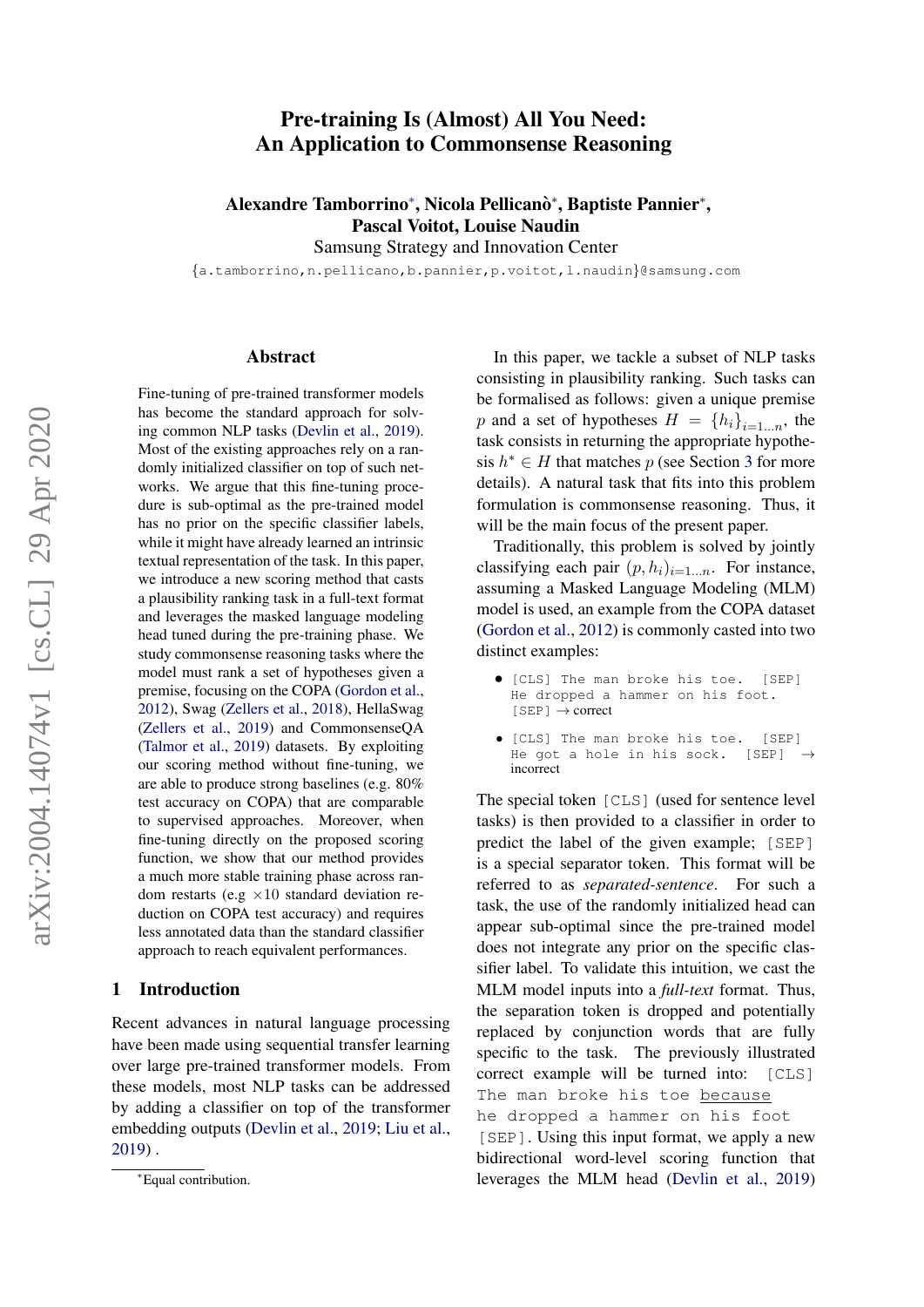tuned during the pre-training phase (see Figure [1](#page-2-0) for an overview of the proposed approach). This method produces strong zero-shot<sup>[1](#page-1-1)</sup> baselines on the COPA [\(Gordon et al.,](#page-8-1) [2012\)](#page-8-1), Swag [\(Zellers](#page-8-2) [et al.,](#page-8-2) [2018\)](#page-8-2), HellaSwag [\(Zellers et al.,](#page-9-0) [2019\)](#page-9-0) and CommonsenseQA [\(Talmor et al.,](#page-8-3) [2019\)](#page-8-3) datasets. Then, we fine-tune this new scoring function with a margin-based loss as proposed in [\(Li et al.,](#page-8-5) [2019\)](#page-8-5). Using RoBERTa $_{LARGE}$ , our results reveal that this new training procedure leads to better accuracy and much more stable training trajectories which is an important feature since large MLM models are known to be unstable on several tasks [\(Devlin et al.,](#page-8-0) [2019;](#page-8-0) [Phang et al.,](#page-8-6) [2018\)](#page-8-6). Finally, we find that a progressive decrease of the training dataset size results in a progressive increase of the accuracy gap between our proposed method and the standard classifier ones. This makes our method advantageous in small dataset context.

# 2 Related Work

In [\(Trinh and Le,](#page-8-7) [2018\)](#page-8-7), researchers have shown that a RNN Language Model pretrained on a large amount of data can be used to efficiently score sentences in a zero-shot setting. They used the Winograd Schema Challenge (WSC-273) dataset [\(Levesque et al.,](#page-8-8) [2012\)](#page-8-8) which mostly consists of a pronoun disambiguation task that requires commonsense reasoning. In their approach, the pronoun to disambiguate is replaced by the different candidates. Then, each version of the sentence is scored using the likelihood of the sequence under the forward autoregressive factorization. They showed that targeting the likelihood of the tokens placed after the candidate words performs better than a full-sentence likelihood estimation. This result highlights the fact that the choice of the targeted sub-sequence for the likelihood estimation has an important impact on the overall performance of the model. More recently, analysis of relational knowledge contained in pre-trained BERT models has been the subject of different studies [\(Petroni et al.,](#page-8-9) [2019;](#page-8-9) [Poerner et al.,](#page-8-10) [2019\)](#page-8-10). Results have shown evidences that BERT models memorize reasoning about entity names and commonsense knowledge, making MLM models appropriate candidates to commonsense oriented tasks.

From a supervised learning perspective, [\(Li](#page-8-5) [et al.,](#page-8-5) [2019\)](#page-8-5) proposed to replace the traditional

cross-entropy loss with a margin-based one one the COPA dataset. The authors argued that crossentropy based methods are not adapted for plausibility ranking tasks since they force the scores to adopt extreme values (near 0 or 1). In contrast, a margin-based objective function appeared to be a natural way to rank a set of hypotheses. Both approaches were compared using the [CLS] token of the BERT-base model and a *separated-sentence* input format. The margin-based objective function surpassed the cross-entropy one by increasing the Test set accuracy from 73.4% to 75.4%.

Adopting a token level scoring approach [\(Koci](#page-8-11)[jan et al.,](#page-8-11) [2019\)](#page-8-11) used a BERT model with a mixture between a margin-based and a MLM loss on WSC-273 to score the different pronouns to disambiguate. This approach allows the authors to improve the previous state of the art by 8.8%. Despite being the closest method to the one proposed in this paper, our approach differs from three points:

- We generalize the scoring method by targeting different contiguous sub-sequences for the likelihood estimation. To do so, different datasets are recasted in a *full-text format*.
- We also focus on targeting the premise avoiding inner statistical biases of different hypotheses (e.g. word frequencies, punctuation, variable sequence lengths etc...).
- The objective of the present paper is to propose a direct comparison in terms of accuracy and training stability across random restarts between the proposed method and standard classifers.

# <span id="page-1-0"></span>3 Method

#### <span id="page-1-2"></span>3.1 Problem Formulation

Given an input premise  $p = (p^{(1)}, p^{(2)}, \dots, p^{(L_p)}),$ and a set of candidate hypotheses:

$$
H = \left\{ h_i = (h_i^{(1)}, h_i^{(2)}, \dots, h_i^{(L_i)}) \right\}_{i=1...n},
$$

we aim to identify the fitting hypothesis  $h^* \in$  $H$  which correctly matches  $p$ . The values  $L_p$  and  ${L_i}_{i=1...n}$  are the sequence lengths of premise and hypotheses respectively. In a commonsense settings, such problem corresponds to find premise-hypothesis implications by exploiting some prior commonsense knowledge. Since

<span id="page-1-1"></span><sup>1</sup> For the following of our paper, we will note as *zero-shot setting* the use of the pre-trained model without fine-tuning.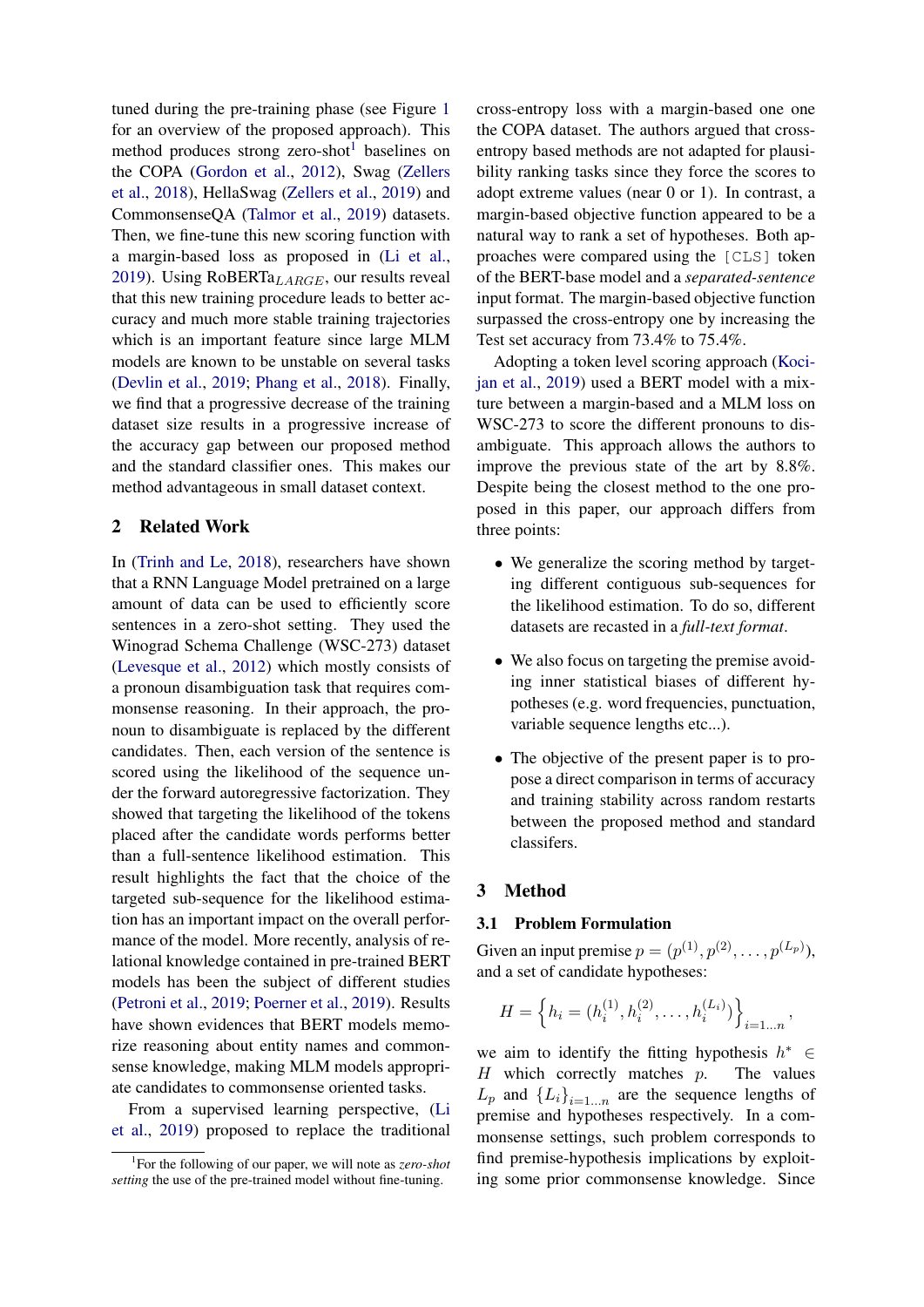<span id="page-2-0"></span>

Figure 1: Overview of the proposed method for the task  $t = \text{COPA}$ . Two *full-text* sequences (Section [3.1\)](#page-1-2),  $s_{true}$  and  $s_{false}$ , are given as input (gold and distractor premise/hypothesis pairs respectively). Circled numbers explicitly mark input and output of five different versions of a given sentence, where each has a different premise word masked. The output probabilities  $\mathcal{P}_i^{(k)} = P(p^{(k)} | s_i^{p^{(k)}})$  $\binom{n}{i}$  contribute to the score computation (*target premise*) *score*  $S_i^p$  in this example, see Section [3.2\)](#page-2-1). When fine-tuning on the task is performed, gold and distractor scores are used for margin-based loss computation (Section [3.3\)](#page-3-0).

our scoring method consumes input sequences in a *full-text* format (see Section [3.2\)](#page-2-1), our method is formulated on a commonsense task but not limited to it.

#### <span id="page-2-1"></span>3.2 Sequence Scoring Method

The proposed Sequence Scoring Method (SSM), takes as input a pair  $\langle p, h_i \rangle$  returns a score representing the likelihood of  $h_i$  of being implied by p.

First, a transform operator  $\mathcal T$  converts  $\langle p, h_i \rangle$ pair into a *full-text* input. Such operator, in it's simplest form, just concatenates the two sequences. However, in general  $T$  can be constrained on the task t.

$$
\mathbf{s}_i = \mathcal{T}^t(p, h_i) = (c_l^t, p, c_m^t, h_i, c_r^t), \qquad (1)
$$

where  $s_i$  is the resulting *full-text* input, while  $c_l^t$ ,  $c_m^t$ , and  $c_r^t$  are left, middle and right conjunction sequences of the task. For example, Swag will have no conjunction, since the correct hypothesis is the natural continuation of the premise, while COPA will have *because/so* middle conjunctions due to its cause/effect nature (see Section [4\)](#page-3-1).

Given the *full-text* input, the scorer aims to exploit the pre-training task of word masking in or-

der to compute its result. Let us consider the masking of a word  $w$  which contributes to make sense of the matching between  $p$  and  $h_i$ . The intuition is that the confidence of the network in recovering such word is directly related to the score of  $\langle p, h_i \rangle$ . Let us define, inspired by the notation of [\(Song et al.,](#page-8-12) [2019\)](#page-8-12),  $\mathbf{s}_i^{\setminus u}$  $\int_i^w$  as the sentence  $s_i$  with the tokens of w replaced by the [MASK] token.

The *target premise score* is calculated as follows:

<span id="page-2-2"></span>
$$
S_i^p = \sum_{k=1}^{L_p} \log \left[ P\left(p^{(k)} \mid \mathbf{s}_i^{\setminus p^{(k)}}\right) \right],\qquad(2)
$$

where premise words are masked one by one in order to compute their relevance with respect to the given hypothesis. Masked word probability is estimated from direct inference on a model pretrained on MLM task. The computational complexity of such method grows linearly with  $L_p$  (requiring  $L_p$  examples per forward pass). Alternatively, the *target hypothesis score* is computed as:

$$
S_i^h = \frac{1}{L_i} \sum_{k=1}^{L_i} \log \left[ P\left( h_i^{(k)} \mid \mathbf{s}_i^{\backslash h_i^{(k)}} \right) \right]. \tag{3}
$$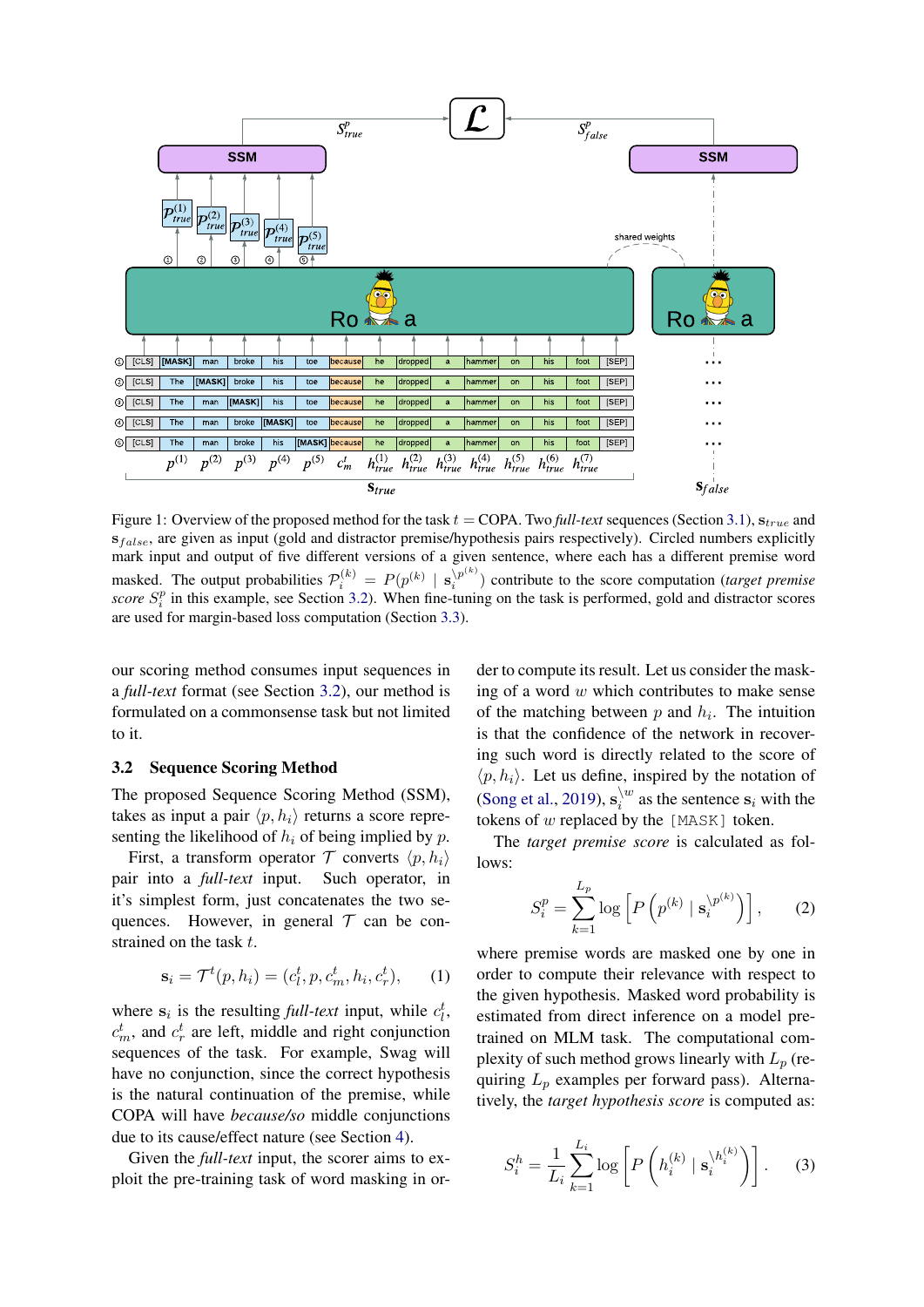The *target hypothesis score* needs normalization by  $L_i$  in order to allow comparison between variable candidate hypothesis length. The best hypothesis will be taken as the one maximizing the target premise (or hypothesis) score:

$$
h^* = h_j \in H \ \ s.t. \ \ \max_{i=1...n} S_i^p = S_j^p. \tag{4}
$$

As demonstrated in Section [5.2,](#page-5-0) the *target premise score* allows for a fairer comparison between different hypotheses. In fact, they present inherent differences in terms of statistical frequency of words, sequence length or may exhibit more or less strong inter-dependency between words (e.g. composite words reinforce each other confidence). Such variance could introduce a bias in the relative significance of each hypothesis alone (independently from the premise). On the opposite, different probabilities on the same target premise word can only be affected by the change of hypothesis context.

#### N-grams sequence scoring

We can extend the proposed SSM by scoring the reconstruction not only of single words, but of entire n-grams. Adding n-grams probabilities to the logarithmic mean combination not only robustifies the scoring methods, but helps to better model the joint probability of (dependent) close words, especially in a zero-shot setting. Let us note as  $p^{(u:v)}$  as the sub-sequence of  $p$  spanning between indexes  $u$ and v (included). The *partial target premise score* for g-grams (i.e. mask windows of size  $q$ ) can be expressed as:

$$
S_i^{p,g} = \sum_{k=1}^{L_p - g + 1} \log \left[ P \left( p^{(k:k+g-1)} \mid \mathbf{s}_i^{\setminus p^{(k:k+g-1)}} \right) \right].
$$

By definition the target premise score in Equation [2](#page-2-2) is equivalent to 1-gram partial target premise score (i.e.  $S_i^p \triangleq S_i^{p,1}$  $i^{(p,1)}$ . The n-gram sequence scoring accumulates masked language model probabilities from every gram size till  $n$ .

$$
S_i^{p,[1,n]} = \sum_{g=1}^n S_i^{p,g}.
$$
 (5)

#### <span id="page-3-0"></span>3.3 SSM-based fine-tuning

The proposed score function, since it does not imply any addition of a head module, can be directly applied without any retraining (see Section [5.2\)](#page-5-0). It can also be directly used when fine-tuning on the task. The different masked inputs needed to compute the *target premise score*,  $\{s_i^{(p(j))}\}$  $\left.\begin{matrix} \n\langle p^{(j)}\rangle\end{matrix}\right\}$  $_{j=1..L_p}$ , are batched together in order to compute score  $S_i^p$  $\binom{p}{i}$  in one forward pass. The model acts as a siamese network that performs independent computation of *target premise score* for each hypothesis  $h_i$ .

#### Loss function

As already noted in [\(Li et al.,](#page-8-5) [2019\)](#page-8-5), multiple choice tasks (e.g. COPA) are more naturally expressed as *learning to rank* problems. For this reason we adopt as objective function a marginbased loss in contrast to cross-entropy loss. Given ground truth sentence index  $i^*$ , the loss is specified as:

$$
\mathcal{L} = \frac{1}{n} \sum_{\substack{i=1 \\ i \neq i^*}}^n \max(0, \eta - S_{i^*}^p + S_i^p), \quad (6)
$$

where  $\eta$  is a margin threshold hyperparameter.

According to our preliminary experiments, we do not add a second MLM component in the general loss (as in [\(Kocijan et al.,](#page-8-11) [2019\)](#page-8-11)), since it always leads to a decrease of the model performance for various weighted contributions of the MLM term.

#### 4 Datasets

The commonsense reasoning datasets that we focus on are COPA [\(Gordon et al.,](#page-8-1) [2012\)](#page-8-1), Swag [\(Zellers et al.,](#page-8-2) [2018\)](#page-8-2), HellaSwag [\(Zellers et al.,](#page-9-0) [2019\)](#page-9-0) and CommonsenseQA [\(Talmor et al.,](#page-8-3) [2019\)](#page-8-3). All these datasets share the premise-hypothesis task format. Table [1](#page-4-0) shows examples of *fulltext* format and *separated-sentence* format for all datasets.

#### <span id="page-3-1"></span>**COPA**

COPA (Choice of Plausible Alternatives) [\(Gordon](#page-8-1) [et al.,](#page-8-1) [2012\)](#page-8-1) is a commonsense causal reasoning task where two candidate hypotheses are given. COPA itself is composed of two sub-tasks: *effect* samples and *cause* samples. The *effect* and *cause* samples have respectively *implies* and *implied by* relation with the correct hypothesis. The *full-text* format of COPA is built by using the conjunction words because (resp. so) as middle conjunctions for *cause* (resp. *effect*) samples. Concerning the *separated-sentence* format, we reverse the premise and hypothesis order for *cause* samples in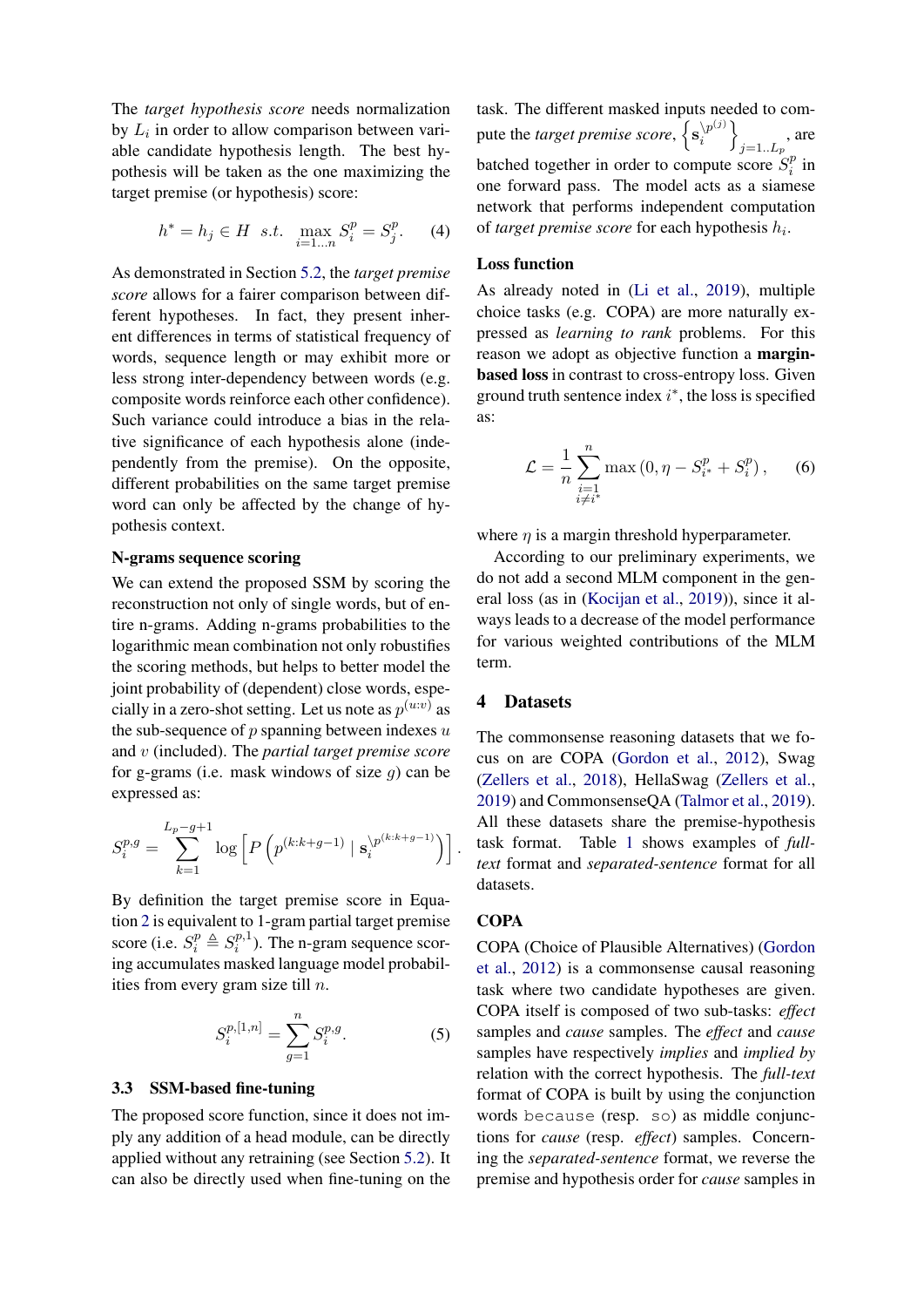<span id="page-4-0"></span>

| <b>Dataset</b> | <b>Full-text format</b>                                                                                                                                    | Separated-sentence format                                                                                                                                           |
|----------------|------------------------------------------------------------------------------------------------------------------------------------------------------------|---------------------------------------------------------------------------------------------------------------------------------------------------------------------|
| COPA (effect)  | $[CLS]$ I knocked on my neighbor's door so my<br>neighbor invited me in. [SEP]                                                                             | [CLS] I knocked on my neighbor's door.<br>[SEP] My neighbor invited me in. [SEP]                                                                                    |
| COPA (cause)   | [CLS] The man broke his toe <b>because</b> he<br>dropped a hammer on his foot. [SEP]                                                                       | [CLS] He dropped a hammer on his foot.<br>[SEP] The man broke his toe. [SEP]                                                                                        |
| CommonsenseQA  | [CLS] $Q$ : Where on a river can you hold a cup<br>upright to catch water on a sunny day? $\mathbf{A}$ : wa-<br>terfall $[SEP]$                            | $[CLS]$ Q: Where on a river can you hold a cup<br>upright to catch water on a sunny day? [SEP]<br>A: waterfall [SEP]                                                |
| Swag           | [CLS] We notice a man in a kayak and a yel-<br>low helmet coming in from the left. As he ap-<br>proaches, his kayak flips upside-down. [SEP]               | [CLS] We notice a man in a kayak and a yel-<br>low helmet coming in from the left. [SEP]<br>As he approaches, his kayak flips upside-down.<br>[SEP]                 |
| HellaSwag      | [CLS] A man is standing in front of a camera.<br>He starts playing a harmonica for the camera.<br>He rocks back and forth to the music as he goes.<br>SEP1 | [CLS] A man is standing in front of a camera.<br>He starts playing a harmonica for the camera.<br>[SEP] He rocks back and forth to the music as<br>he goes. $[SEP]$ |

Table 1: Examples of *full-text* format and *separated-sentence* format for gold premise-hypothesis pairs. Left conjunction  $c_l^t$  is highlighted in italic blue, middle conjunction  $c_m^t$  in bold red.

order to convert all *cause* samples into *effect* samples. This has the benefit to present a unique task to the model, and our experiments show that this give better results than keeping *cause* samples and *effect* samples unmodified. We choose the Super-GLUE split [\(Wang et al.,](#page-8-13) [2019\)](#page-8-13).

# <span id="page-4-2"></span>CommonsenseQA

CommonsenseQA [\(Talmor et al.,](#page-8-3) [2019\)](#page-8-3) is a multiple-choice commonsense question answering dataset where each question has one correct answer and four distractor answers. To create the *full-text* format, we prepend  $Q:U$  to the question,  $A:$  to the answer, and then concatenate the question and the answer  $($  stands for space character). For the *separated-sentence* format, we also use the  $Q:$  and A: prefixes to follow the best recommendation from the FairSeq repo on how to fine-tune RoBERTa on Commonsense $QA<sup>2</sup>$  $QA<sup>2</sup>$  $QA<sup>2</sup>$ . Since the benchmark Test set is private, for our zeroshot and fine-tuning stability studies we have split the original validation set evenly, treating last 611 samples as Test set Test<sup>\*</sup>.

#### Swag and HellaSwag

Swag (Situations With Adversarial Generations) [\(Zellers et al.,](#page-8-2) [2018\)](#page-8-2) is a multiple choice commonsense dataset about grounded situations. Each premise is a video caption with four answer choices about what might happen next in the scene. The correct answer is the video caption for the next event in the video. The other negative an-

<span id="page-4-1"></span>2 https://github.com/pytorch/fairseq/tree/ master/examples/roberta/commonsense qa

swers are created via Adversarial Filtering: generated by language modeling models and filtered by discriminator models. HellaSwag [\(Zellers et al.,](#page-9-0) [2019\)](#page-9-0) is an evolved version of Swag using better generators and discriminators models for Adversarial Filtering. Since the benchmark test set is private, we evaluate our zero-shot setting on the Val set (we do not perform a fine-tuning study on Swag and HellaSwag as explained in Section [5.3\)](#page-5-1).

# 5 Experiments

In this section we first apply our scoring method in a zero-shot setting on the four aforementioned datasets. Then we fine-tune our scoring method while varying the percentage of the training data used and compare it to approaches that use a randomly initialized classifier head. We use RoBERTa<sub>LARGE</sub> [\(Liu et al.,](#page-8-4) [2019\)](#page-8-4) for our pretrained model as  $RoBERTa_{LARGE}$  fine-tuned with a classification layer on top has very competitive results on those datasets. Our implementation use PyTorch and the HuggingFace Transformers library [\(Wolf et al.,](#page-8-14) [2019\)](#page-8-14).

#### <span id="page-4-3"></span>5.1 Task probing

Before assessing our zero-shot and fine-tuning results, we perform a task probing by evaluating the zero-shot score we obtain by removing the premise from the input and only scoring the hypotheses. If the score is significantly better than a random baseline, it means that the task is not actually solved by commonsense reasoning, but by using statistical biases in the hypotheses. This probing method has been already used on several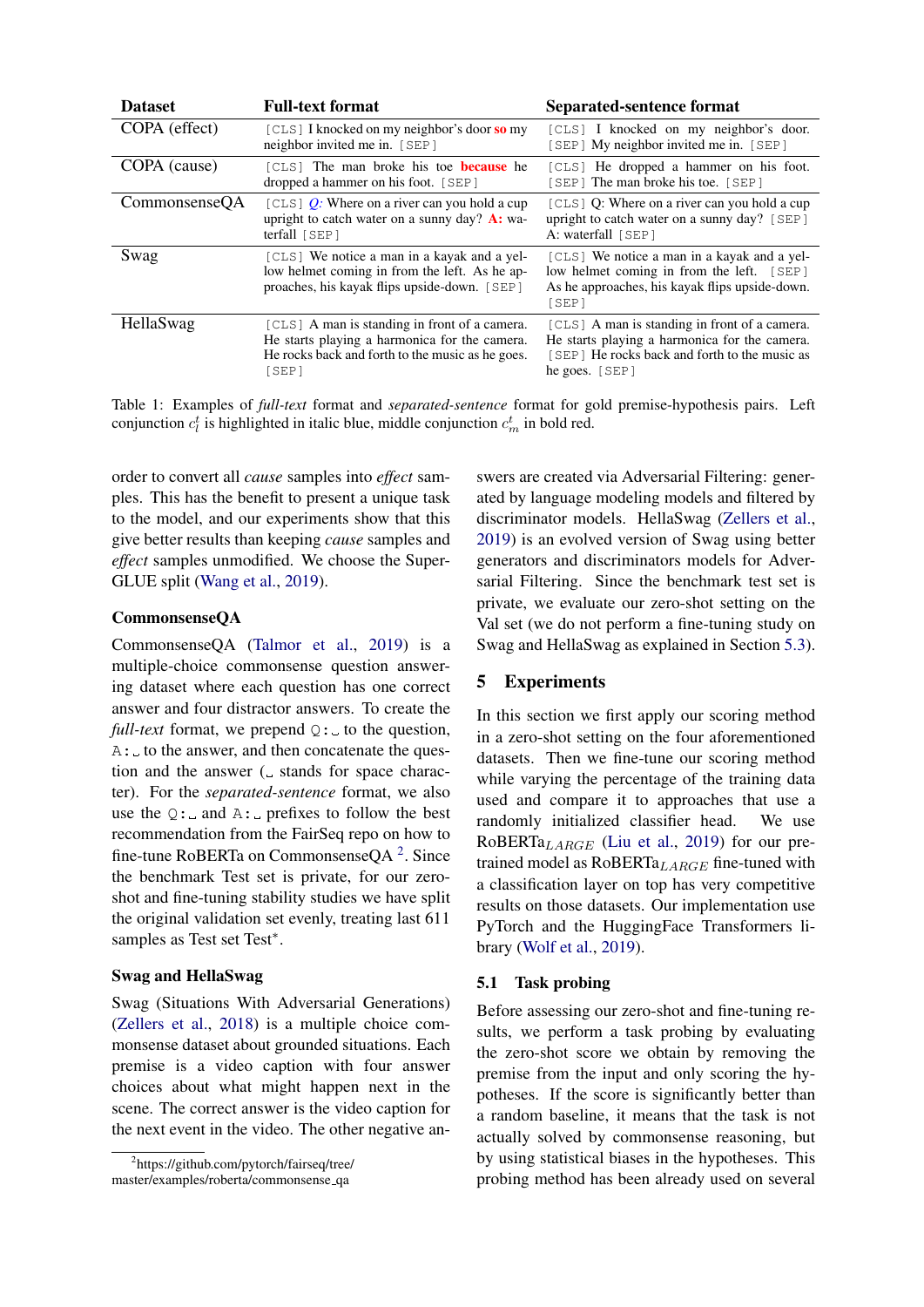<span id="page-5-2"></span>

| <b>Dataset</b> | Mode     | Acc <sup>1</sup> $(\%)$ |
|----------------|----------|-------------------------|
| <b>COPA</b>    | hyp-only | 54.6                    |
|                | random   | 50.0                    |
| CommonsenseQA  | hyp-only | 22.0                    |
|                | random   | 20.0                    |
| Swag           | hyp-only | 60.6                    |
|                | random   | 25.0                    |
| HellaSwag      | hyp-only | 50.8                    |
|                | random   | 25.0                    |

Table 2: Commonsense reasoning task probing. *hyponly* stands for hypothesis only, *random* for random baseline.  ${}^{1}$ COPA is evaluated on Test, CommonsenseQA is evaluated on Test<sup>\*</sup>, Swag and HellaSwag are evaluated on Val (see Section [4\)](#page-4-2).

datasets to show that the underlying task was not really solved by the top-performing models [\(Niven](#page-8-15) [and Kao,](#page-8-15) [2019;](#page-8-15) [Zellers et al.,](#page-9-0) [2019\)](#page-9-0).

The results of the task probing evaluation are reported in Table [2.](#page-5-2) While COPA and CommonsenseQA have a *hypothesis only* score close to the random baseline, the score of both Swag and HellaSwag are significantly higher than their random baseline (more than twice). This confirms the study from [\(Zellers et al.,](#page-9-0) [2019\)](#page-9-0) that shows that Swag's false hypotheses were generated using a weak generator, therefore the authors argue that the fine-tuning process on a BERT model on Swag learns to pick up the statistical cues left by the weak generator. Our results show that RoBERTa<sub>LARGE</sub> can leverage these distributional biases without the fine-tuning phase. We argue that the human-written pre-training corpora of RoBERTa biases it to give better score to humanwritten language rather than model-generated sentences. As shown in [\(Holtzman et al.,](#page-8-16) [2019\)](#page-8-16), there is indeed still a strong distributional differences between human text and machine text. Furthermore, our result also highlights that HellaSwag still exhibits a strong bias due to its generation scheme when evaluated with  $RoBERTa<sub>LARGE</sub>$ .

## <span id="page-5-0"></span>5.2 Zero-shot Results

For both COPA and CommonsenseQA, the best performing scoring method uses the *target premise* and 4-grams settings as shown in Tables [3](#page-5-3) and [4.](#page-5-4) Targeting the premise gives better results than targeting the hypothesis, which reinforces our argument that targeting the hypothesis may be harder as the differences between the hypotheses make the score comparison noisier. Also, more grams

<span id="page-5-3"></span>

| <b>Target</b> | Grams | Test Acc $(\%)$ |
|---------------|-------|-----------------|
| premise       |       | 74.0            |
| hypothesis    | 1     | 69.8            |
| premise       | 2     | 76.2            |
| premise       | 3     | 79.0            |
| premise       | 4     | 80.0            |
| premise       | 5     | 79.4            |

| Table 3: COPA zero-shot results. |  |
|----------------------------------|--|
|----------------------------------|--|

<span id="page-5-4"></span>

| <b>Target</b> | Grams | Test <sup>*</sup> Acc $(\%)$ |
|---------------|-------|------------------------------|
| premise       |       | 47.8                         |
| hypothesis    |       | 37.4                         |
| premise       | 2.    | 53.2                         |
| premise       | 3     | 53.7                         |
| premise       |       | 56.1                         |
| premise       | 5     | 55.2                         |

Table 4: CommonsenseQA zero-shot results.

give increasingly better results but the trend inverts after 4-grams, which may be due to the fact that masked models are not trained to mask large chunks of text. It is interesting to note that our zero-shot result is significantly better than a  $BERT_{LARGE}$  cross-entropy model fined-tuned on the COPA training set (80.0% vs. 70.6% accuracy) [\(Wang et al.,](#page-8-13) [2019\)](#page-8-13), while being comparable for Commonsense $QA$ <sup>[3](#page-5-5)</sup>. Moreover, when we intentionally switch the so and because conjunction words on COPA to make the samples erroneous, the accuracy drops significantly (64.4%). We reckon this is an indicator that our scoring method effectively reuse the pre-learned representation the *full-text* format of the task.

Concerning Swag and HellaSwag, the *target hypothesis* mode is significantly better than the *target premise* mode (see Table [5\)](#page-6-0), as expected from our task probing work in Section [5.1.](#page-4-3) For example, on HellaSwag, the *target hypothesis* mode is only 8% better than the *hypothesis only* mode (58.8% versus 50.8%), which confirms that on this setting our zero-shot method is mainly taking advantage of the bias in the hypotheses. Therefore we refrain from doing more zero-shot experiments on both datasets.

#### <span id="page-5-1"></span>5.3 Fine-tuning Results

Following the strong bias of Swag and HellaSwag that was shown in Section [5.1](#page-4-3) using our scoring method with  $RoBERTa<sub>LARGE</sub>$ , we decide to not

<span id="page-5-5"></span><sup>3</sup> https://www.tau-nlp.org/csqa-leaderboard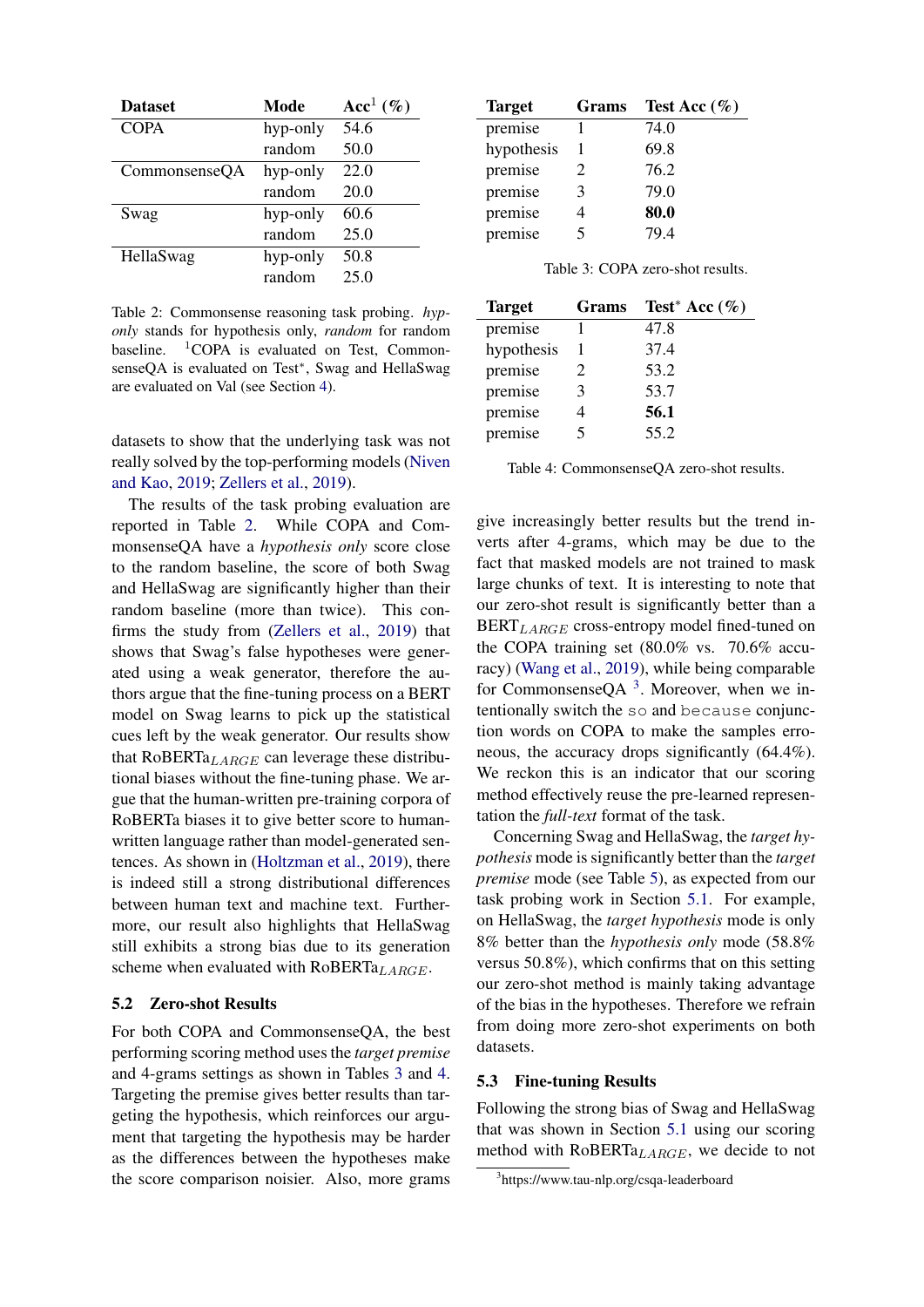<span id="page-6-1"></span>

Figure 2: COPA fine-tuning results on Test set. The whole training set corresponds to 400 examples.

<span id="page-6-2"></span>

Figure 3: CommonsenseQA fine-tuning results on Test<sup>\*</sup> set. The whole training set corresponds to 9741 examples.

<span id="page-6-0"></span>

| <b>Dataset</b> | <b>Target</b> | Val Acc $(\%)$ |
|----------------|---------------|----------------|
| Swag           | premise       | 48.3           |
| Swag           | hypothesis    | 72.5           |
| HellaSwag      | premise       | 37.1           |
| HellaSwag      | hypothesis    | 58.8           |

Table 5: Swag/HellaSwag zero-shot results (1-Gram).

include them into our fine-tuning study to be sure to compare results for which models learn the actual premise-hypothesis commonsense reasoning task.

#### Comparison settings

In order to make fair comparisons, we train and compare three different model settings:

• Our scoring method with *target premise* mode, 1-gram, margin-based loss, *full-text* format (*ours*).

- A randomly initialized classifier with crossentropy loss and *separated-sentence* format (*head CE*). The cross-entropy loss is computed on the probability of the correct candidate, normalized over all candidates in the set (see Equation 1 in [\(Li et al.,](#page-8-5) [2019\)](#page-8-5)).
- A randomly initialized classifier with marginbased loss and *full-text* format (*head margin*)

The *head margin* setting is an ablated version of our scoring method to verify that our reuse of the MLM head actually provides a significant advantage over a randomly initialized head. For our method, we report results only for the best performing scoring method which is the *target premise* mode. Experiments showed us that varying the number of grams produce comparable re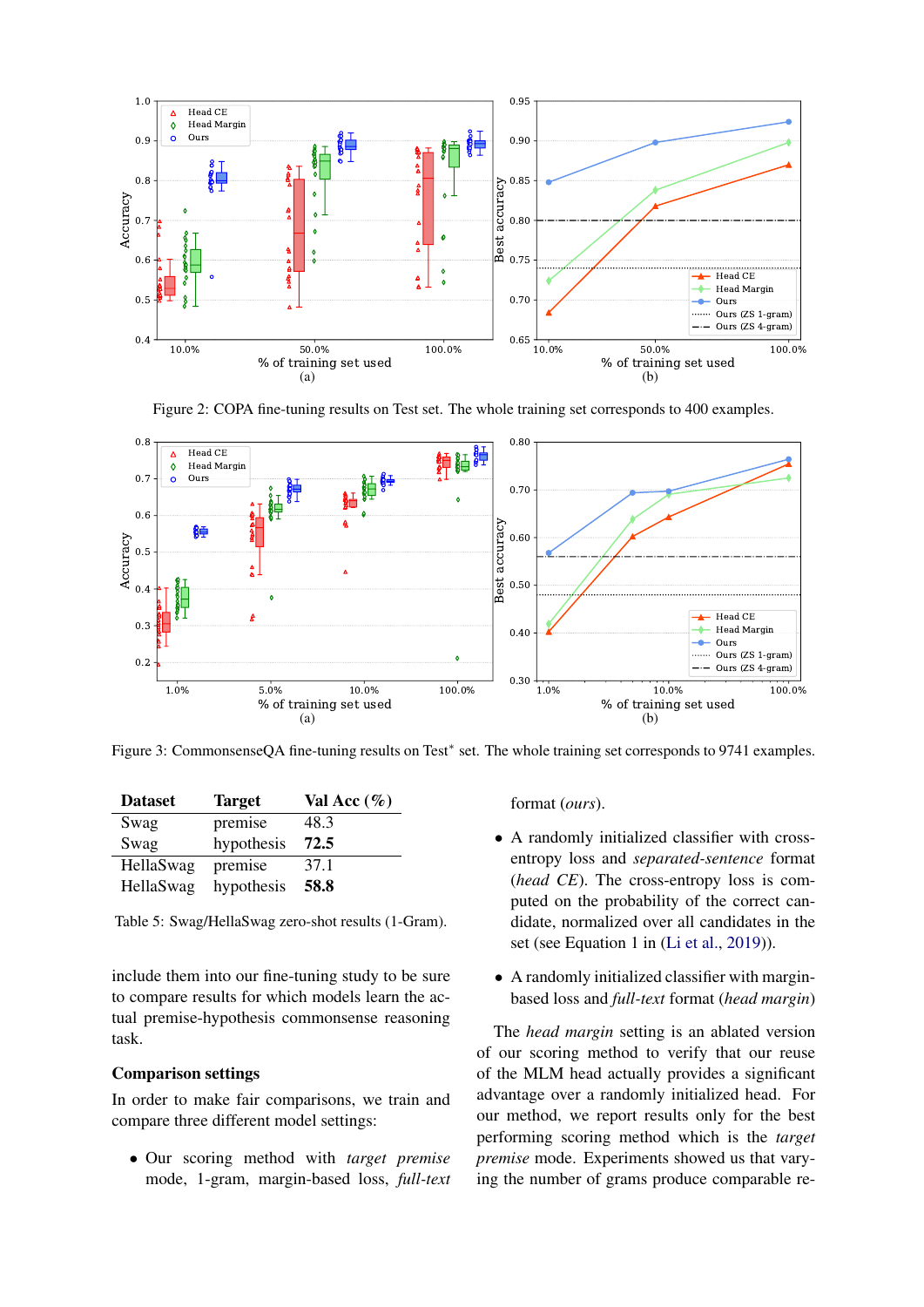sults, so we use the 1-gram setting for computational efficiency. We reckon that the enriched bidirectional context granted by N-gram score can be directly learned when fine-tuning on the task.

For each dataset, we train the three model settings for 20 random seeds each. For each seed, we pick the best performing model on the validation set and report its accuracy on the Test set. We then compute the max accuracy, mean accuracy and standard deviation of each model setting on the Test set. For all model settings, following the recommended hyper-parameters to fine-tune RoBERTa $_{LARGE}$  [\(Liu et al.,](#page-8-4) [2019\)](#page-8-4), we set a learning rate of 1e-5, a warm-up ratio of 6% of the total number of training steps, a linear learning rate decay and a weight decay of 0.01. We use a batch size of 8 for COPA (4 for the 10% training percentage setting) and 16 for CommonsenseQA. For the margin-based loss (*ours* and *head margin*), we set  $\eta = 0.5$  after a few trials.

# COPA and CommonsenseQA results

On both COPA and CommonsenseQA, our method outperforms both the *head CE* and *head margin* methods in terms of mean accuracy and max/best accuracy (see Figure [2](#page-6-1) and Figure [3\)](#page-6-2). Moreover, we find that a progressive decrease of the training dataset size results in a progressive increase of the best accuracy gap between our method and the other ones. This confirms our intuition that our methods is the most advantageous when few training data is available.

For example, when using 1% of training data of CommonsenseQA, our method achieves an accuracy of  $56.7\%$  on the Test<sup>\*</sup> set (vs. 40.2% for the *head CE* approach). Using the whole training data, our approach still outperforms other methods but by a lower margin (76.4% accuracy versus 75.4% for *head CE*). In addition, when evaluated on the CommonsenseQA private Test set, our approach gets 71.6% accuracy which is close to RoBERTaLARGE cross-entropy [\(Liu et al.,](#page-8-4) [2019\)](#page-8-4) under an important hyper-parameter grid search<sup>[4](#page-7-0)</sup> (72.1% accuracy).

When using 100% of the COPA training set (400 train samples), our method outperforms the *head CE* setting per 5 points and the *head margin* setting per 3 points, achieving an accuracy of 92.4% on the Test set. This result allows our approach to reach the second place in the Su-

<span id="page-7-0"></span>4 https://github.com/pytorch/fairseq/tree/ master/examples/roberta/commonsense qa

perGLUE leaderboard<sup>[5](#page-7-1)</sup> [\(Wang et al.,](#page-8-13) [2019\)](#page-8-13) between RoBERTa $_{LARGE}$  [\(Liu et al.,](#page-8-4) [2019\)](#page-8-4) and the T5 model composed of 11 billions of parameters [\(Raffel et al.,](#page-8-17) [2019\)](#page-8-17) (respectively 90.6 and 94.8 % accuracy on the Test set).

We also notice that our method provides a much more stable training relative to the random seed as shown by the box plots in Figure [2](#page-6-1) a) and [3](#page-6-2) a). When training on the full COPA dataset, our method exhibits a  $\times 10$  standard deviation reduction on the test accuracy compared to the *head CE* setting (1.35% versus 12.8%). Our intuition is that the improved stability is due to the better reuse of the pre-trained model priors and the absence of new randomly initialized weights. This is important result towards easier experiment comparisons as fine-tuning BERT-like architectures is known to be unstable across random restarts as shown in [\(Phang et al.,](#page-8-6) [2018\)](#page-8-6).

# 6 Conclusions

In this work, we presented a new method for plausibility ranking tasks, specifically targeting commonsense ranking problem. We define a scoring function that leverages the MLM head of large pre-trained bidirectional transformer models. We establish strong results in a zero-shot setting on four commonsense reasoning datasets, comparable to supervised approaches. We then fine-tune such model using a margin-based loss on the proposed scoring function, and provide a comparative study with state of the art randomly initialized head methods. Our study demonstrates that the direct use of MLM over custom head yields increasingly superior performance gain when decreasing training data size. The proposed approach outperforms state-of-the-art training methods in terms of both test accuracy and training stability.

Future works include applying such scoring method on broader classification tasks like Natural Language Inference and Sentiment Analysis. We also think that our token-level scoring method could be used during the self-supervised pretraining phase to extend traditional next sentence prediction and sequence ordering tasks, bringing more commonsense knowledge in the model.

<span id="page-7-1"></span><sup>5</sup> https://super.gluebenchmark.com/leaderboard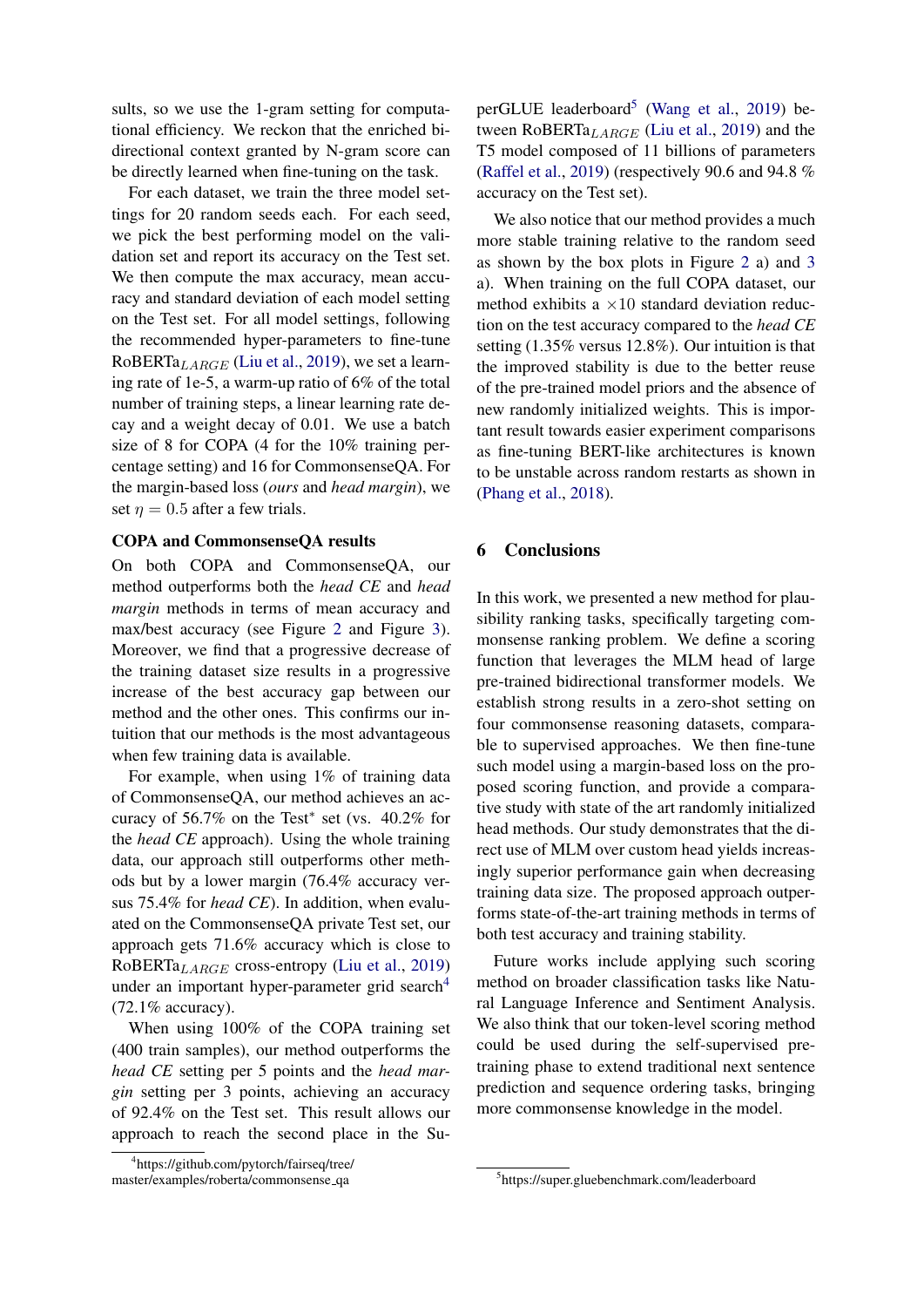#### References

- <span id="page-8-0"></span>Jacob Devlin, Ming-Wei Chang, Kenton Lee, and Kristina Toutanova. 2019. [BERT: Pre-training of](https://doi.org/10.18653/v1/N19-1423) [deep bidirectional transformers for language under](https://doi.org/10.18653/v1/N19-1423)[standing.](https://doi.org/10.18653/v1/N19-1423) In *Proceedings of the 2019 Conference of the North American Chapter of the Association for Computational Linguistics: Human Language Technologies, Volume 1 (Long and Short Papers)*, pages 4171–4186, Minneapolis, Minnesota. Association for Computational Linguistics.
- <span id="page-8-1"></span>Andrew Gordon, Zornitsa Kozareva, and Melissa Roemmele. 2012. [SemEval-2012 task 7: Choice](https://www.aclweb.org/anthology/S12-1052) [of plausible alternatives: An evaluation of common](https://www.aclweb.org/anthology/S12-1052)[sense causal reasoning.](https://www.aclweb.org/anthology/S12-1052) In *\*SEM 2012: The First Joint Conference on Lexical and Computational Semantics – Volume 1: Proceedings of the main conference and the shared task, and Volume 2: Proceedings of the Sixth International Workshop on Semantic Evaluation (SemEval 2012)*, pages 394–398, Montréal, Canada. Association for Computational Linguistics.
- <span id="page-8-16"></span>Ari Holtzman, Jan Buys, Maxwell Forbes, and Yejin Choi. 2019. [The curious case of neural text degen](https://arxiv.org/abs/1904.09751)[eration.](https://arxiv.org/abs/1904.09751) *ArXiv*, abs/1904.09751.
- <span id="page-8-11"></span>Vid Kocijan, Ana-Maria Cretu, Oana-Maria Camburu, Yordan Yordanov, and Thomas Lukasiewicz. 2019. [A surprisingly robust trick for the Winograd schema](https://doi.org/10.18653/v1/P19-1478) [challenge.](https://doi.org/10.18653/v1/P19-1478) In *Proceedings of the 57th Annual Meeting of the Association for Computational Linguistics*, pages 4837–4842, Florence, Italy. Association for Computational Linguistics.
- <span id="page-8-8"></span>Hector J. Levesque, Ernest Davis, and Leora Morgenstern. 2012. [The winograd schema challenge.](http://dl.acm.org/citation.cfm?id=3031843.3031909) In *Proceedings of the Thirteenth International Conference on Principles of Knowledge Representation and Reasoning*, KR'12, pages 552–561. AAAI Press.
- <span id="page-8-5"></span>Zhongyang Li, Tongfei Chen, and Benjamin Van Durme. 2019. [Learning to rank for plau](https://doi.org/10.18653/v1/P19-1475)[sible plausibility.](https://doi.org/10.18653/v1/P19-1475) In *Proceedings of the 57th Annual Meeting of the Association for Computational Linguistics*, pages 4818–4823, Florence, Italy. Association for Computational Linguistics.
- <span id="page-8-4"></span>Yinhan Liu, Myle Ott, Naman Goyal, Jingfei Du, Mandar Joshi, Danqi Chen, Omer Levy, Mike Lewis, Luke S. Zettlemoyer, and Veselin Stoyanov. 2019. [Roberta: A robustly optimized bert pretraining ap](https://arxiv.org/abs/1907.11692)[proach.](https://arxiv.org/abs/1907.11692) *ArXiv*, abs/1907.11692.
- <span id="page-8-15"></span>Timothy Niven and Hung-Yu Kao. 2019. [Probing neu](https://doi.org/10.18653/v1/P19-1459)[ral network comprehension of natural language ar](https://doi.org/10.18653/v1/P19-1459)[guments.](https://doi.org/10.18653/v1/P19-1459) In *Proceedings of the 57th Annual Meeting of the Association for Computational Linguistics*, pages 4658–4664, Florence, Italy. Association for Computational Linguistics.
- <span id="page-8-9"></span>Fabio Petroni, Tim Rocktäschel, Sebastian Riedel, Patrick Lewis, Anton Bakhtin, Yuxiang Wu, and Alexander Miller. 2019. [Language models as](https://doi.org/10.18653/v1/D19-1250)

[knowledge bases?](https://doi.org/10.18653/v1/D19-1250) In *Proceedings of the 2019 Conference on Empirical Methods in Natural Language Processing and the 9th International Joint Conference on Natural Language Processing (EMNLP-IJCNLP)*, pages 2463–2473, Hong Kong, China. Association for Computational Linguistics.

- <span id="page-8-6"></span>Jason Phang, Thibault Févry, and Samuel R Bowman. 2018. [Sentence encoders on stilts: Supplementary](https://arxiv.org/abs/1811.01088) [training on intermediate labeled-data tasks.](https://arxiv.org/abs/1811.01088) *arXiv preprint arXiv:1811.01088*.
- <span id="page-8-10"></span>Nina Poerner, Ulli Waltinger, and Hinrich Schütze. 2019. [Bert is not a knowledge base \(yet\): Fac](https://arxiv.org/abs/1911.03681)[tual knowledge vs. name-based reasoning in unsu](https://arxiv.org/abs/1911.03681)[pervised qa.](https://arxiv.org/abs/1911.03681) *arXiv preprint arXiv:1911.03681*.
- <span id="page-8-17"></span>Colin Raffel, Noam Shazeer, Adam Roberts, Katherine Lee, Sharan Narang, Michael Matena, Yanqi Zhou, Wei Li, and Peter J Liu. 2019. [Exploring the limits](https://arxiv.org/abs/1910.10683) [of transfer learning with a unified text-to-text trans](https://arxiv.org/abs/1910.10683)[former.](https://arxiv.org/abs/1910.10683) *arXiv preprint arXiv:1910.10683*.
- <span id="page-8-12"></span>Kaitao Song, Xu Tan, Tao Qin, Jianfeng Lu, and Tie-Yan Liu. 2019. [MASS: Masked sequence to se](http://proceedings.mlr.press/v97/song19d.html)[quence pre-training for language generation.](http://proceedings.mlr.press/v97/song19d.html) In *Proceedings of the 36th International Conference on Machine Learning*, volume 97 of *Proceedings of Machine Learning Research*, pages 5926–5936, Long Beach, California, USA. PMLR.
- <span id="page-8-3"></span>Alon Talmor, Jonathan Herzig, Nicholas Lourie, and Jonathan Berant. 2019. [CommonsenseQA: A ques](https://doi.org/10.18653/v1/N19-1421)[tion answering challenge targeting commonsense](https://doi.org/10.18653/v1/N19-1421) [knowledge.](https://doi.org/10.18653/v1/N19-1421) In *Proceedings of the 2019 Conference of the North American Chapter of the Association for Computational Linguistics: Human Language Technologies, Volume 1 (Long and Short Papers)*, pages 4149–4158, Minneapolis, Minnesota. Association for Computational Linguistics.
- <span id="page-8-7"></span>Trieu H., Trinh and Quoc V. Le. 2018. [A sim](https://arxiv.org/abs/1806.02847)[ple method for commonsense reasoning.](https://arxiv.org/abs/1806.02847) *ArXiv*, abs/1806.02847.
- <span id="page-8-13"></span>Alex Wang, Yada Pruksachatkun, Nikita Nangia, Amanpreet Singh, Julian Michael, [Superglue:](http://papers.nips.cc/paper/8589-superglue-a-stickier-benchmark-for-general-purpose-language-understanding-systems.pdf) [A stickier benchmark for general-purpose lan](http://papers.nips.cc/paper/8589-superglue-a-stickier-benchmark-for-general-purpose-language-understanding-systems.pdf)[guage understanding systems.](http://papers.nips.cc/paper/8589-superglue-a-stickier-benchmark-for-general-purpose-language-understanding-systems.pdf) In H. Wallach, H. Larochelle, A. Beygelzimer, F. d Alche-Buc, E. Fox, and R. Garnett, editors, *Advances in Neural Information Processing Systems 32*, pages 3261– 3275. Curran Associates, Inc.
- <span id="page-8-14"></span>Thomas Wolf, Lysandre Debut, Victor Sanh, Julien Chaumond, Clement Delangue, Anthony Moi, Pierric Cistac, Tim Rault, R'emi Louf, Morgan Funtowicz, and Jamie Brew. 2019. [Huggingface's trans](https://arxiv.org/abs/1910.03771)[formers: State-of-the-art natural language process](https://arxiv.org/abs/1910.03771)[ing.](https://arxiv.org/abs/1910.03771) *ArXiv*, abs/1910.03771.
- <span id="page-8-2"></span>Rowan Zellers, Yonatan Bisk, Roy Schwartz, and Yejin Choi. 2018. [SWAG: A large-scale adversar](https://doi.org/10.18653/v1/D18-1009)[ial dataset for grounded commonsense inference.](https://doi.org/10.18653/v1/D18-1009) In *Proceedings of the 2018 Conference on Empirical Methods in Natural Language Processing*, pages